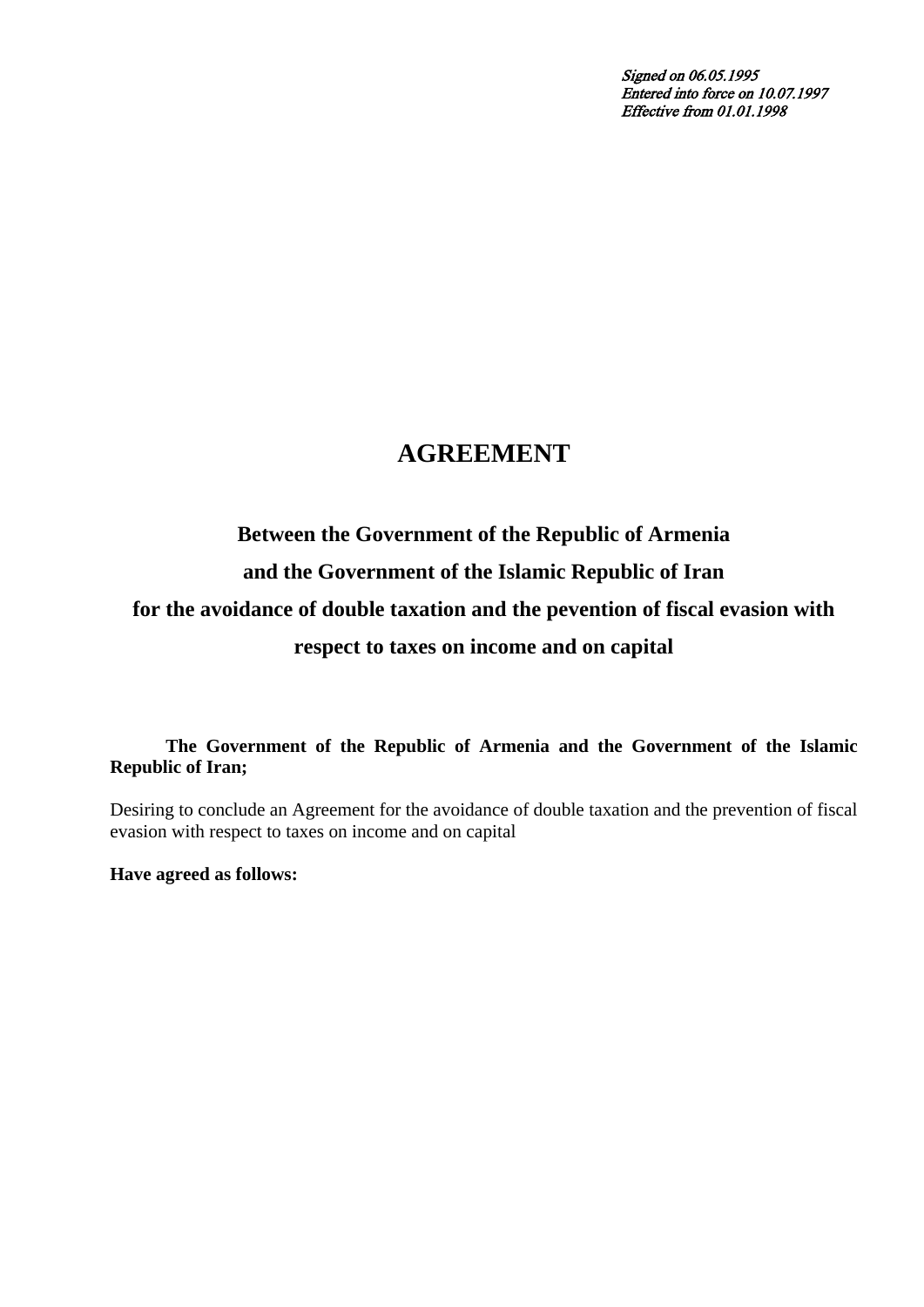# **Article 1 Personal scope**

This Agreement shall apply to persons who are residents of one or both of the Contracting States.

# **Article 2 Taxes covered**

1. This Agreement shall apply to taxes on income and on capital imposed on behalf of each Contracting State or local authorities, irrespective of the manner in which they are levied.

2. There shall be regarded as taxes on income and on capital all taxes imposed on total income, on total capital or on elements of income or of capital, including taxes on gains from the alienation of movable or immovable property, taxes on the total amounts of wages or salaries paid by enterprises, as well as taxes on capital appreciation.

3. The existing taxes to which the Agreement shall apply are in particular:

a) In the case of Armenia:

- (i) The profit tax,
- (ii) The income tax,
- (iii) The property tax,
- (iv) The land tax,

(hereinafter referred to as "Armenian tax"),

b) In the case of Islamic Republic of Iran:

- (i) The income tax,
- (ii) The property tax

(hereinafter referred to as the Islamic Republic of Iran direct tax).

4. The Agreement shall apply also to any identical or substantially similar taxes classified in accordance with definition of paragraph 1 of this Article, which are imposed after the date of signature of the Agreement in addition to, or in place of, the existing taxes. The competent authorities of the Contracting States shall notify each other within a reasonable period of any changes, which have been made in their respective taxation laws.

# **Article 3 General definitions**

1. For the purposes of this Agreement, unless the context otherwise requires:

a) The terms "a Contracting State" and "the other Contracting State" mean the Republic of Armenia or Islamic Republic of Iran as the context requires;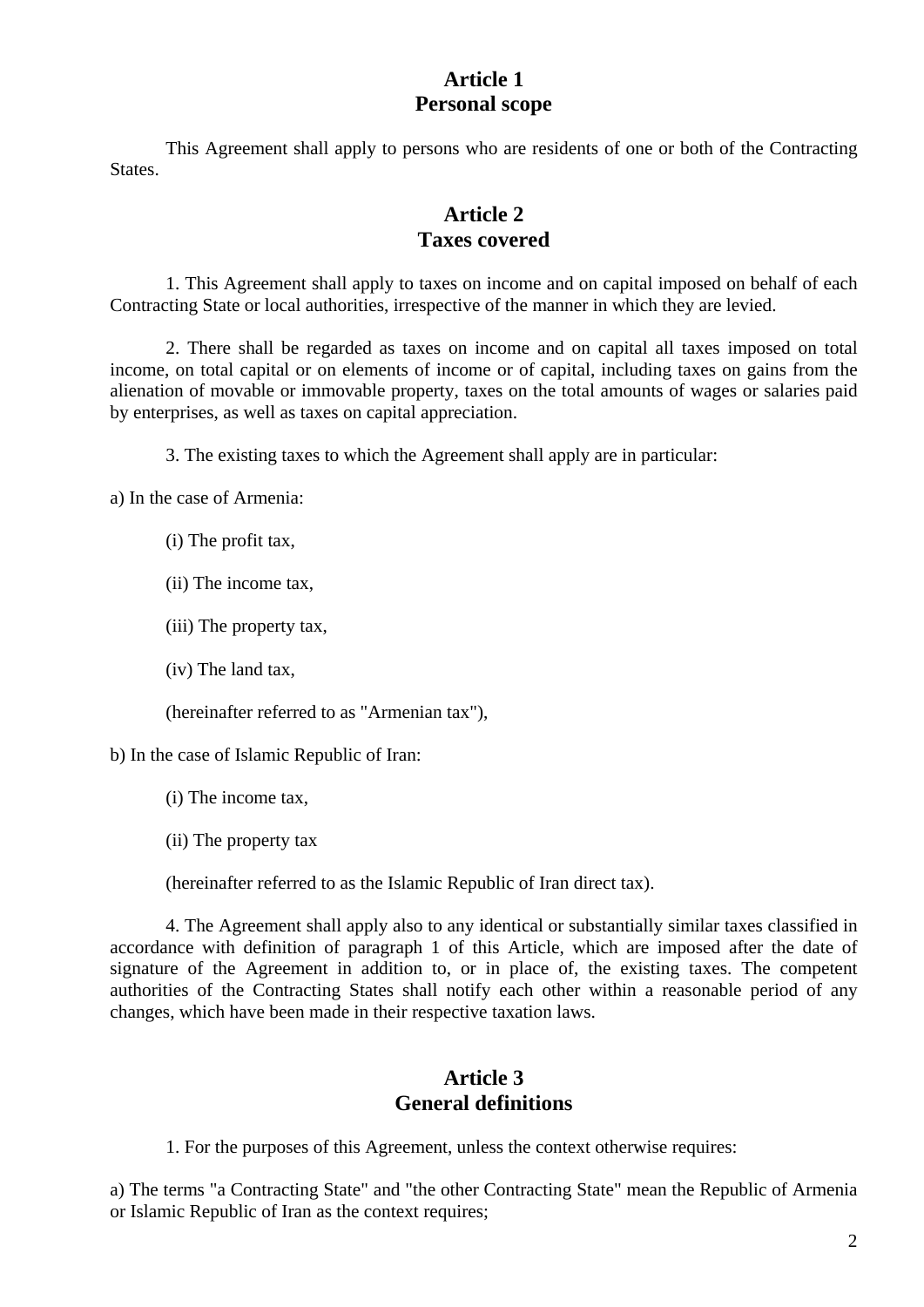The term "Armenia" means the Republic of Armenia, and when used in the geographic sense means the territory over which the Republic of Armenia exercises sovereign rights and jurisdiction in accordance with international law and upon territory of which enlarges its taxation law.

The term "Islamic Republic of Iran" means the territories under the sovereignty of the Islamic Republic of Iran.

b) The term "tax" means any tax covered by Article 2 of this Agreement.

c) The term "person" includes an individual, a company and any other body of persons;

d) The term "company" means any body corporate or any entity, which is treated as a body corporate for tax purposes;

e) The term "registered office" means head office registered under the relevant laws of either Contracting State;

f) The terms "enterprise of a Contracting State" and "enterprise of the other Contracting State" mean respectively an enterprise carried on by a resident of a Contracting State and an enterprise carried on by a resident of the other Contracting State;

g) The term "international traffic" means any transport by a ship, boat, aircraft, or road and railway vehicle operated by an enterprise of a Contracting State, except when the ship, boat, aircraft or road and railway vehicle is operated solely between places in the other Contracting State;

h) The term "competent authority" means:

(i) In the case of Armenia-State Tax Inspectorate or its authorized representative;

(ii) In the case of the Islamic Republic of Iran, the Minister of Economic Affairs and Finance or his authorized representative;

i) The term "national" means:

(i) Any individual possessing the nationality of a Contracting State;

(ii) Any legal person, deriving its status as such from the laws in force in a Contracting State;

2. As regards in the application of the Agreement by a Contracting State, any term not defined therein shall, unless the context otherwise requires, have the meaning which it has under the laws of that State concerning the taxes to which the Agreement applies.

#### **Article 4 Resident**

1. For the purposes of this Agreement, the term "resident of a Contracting State" means any person who under the laws of the State is liable to tax therein by reason of his domicile, residence, place of registration, or any other criteria of a similar nature.

2. Where by reason of the provisions of paragraph 1 of this Article an individual is a resident of both Contracting States, then his status shall be determined as follows: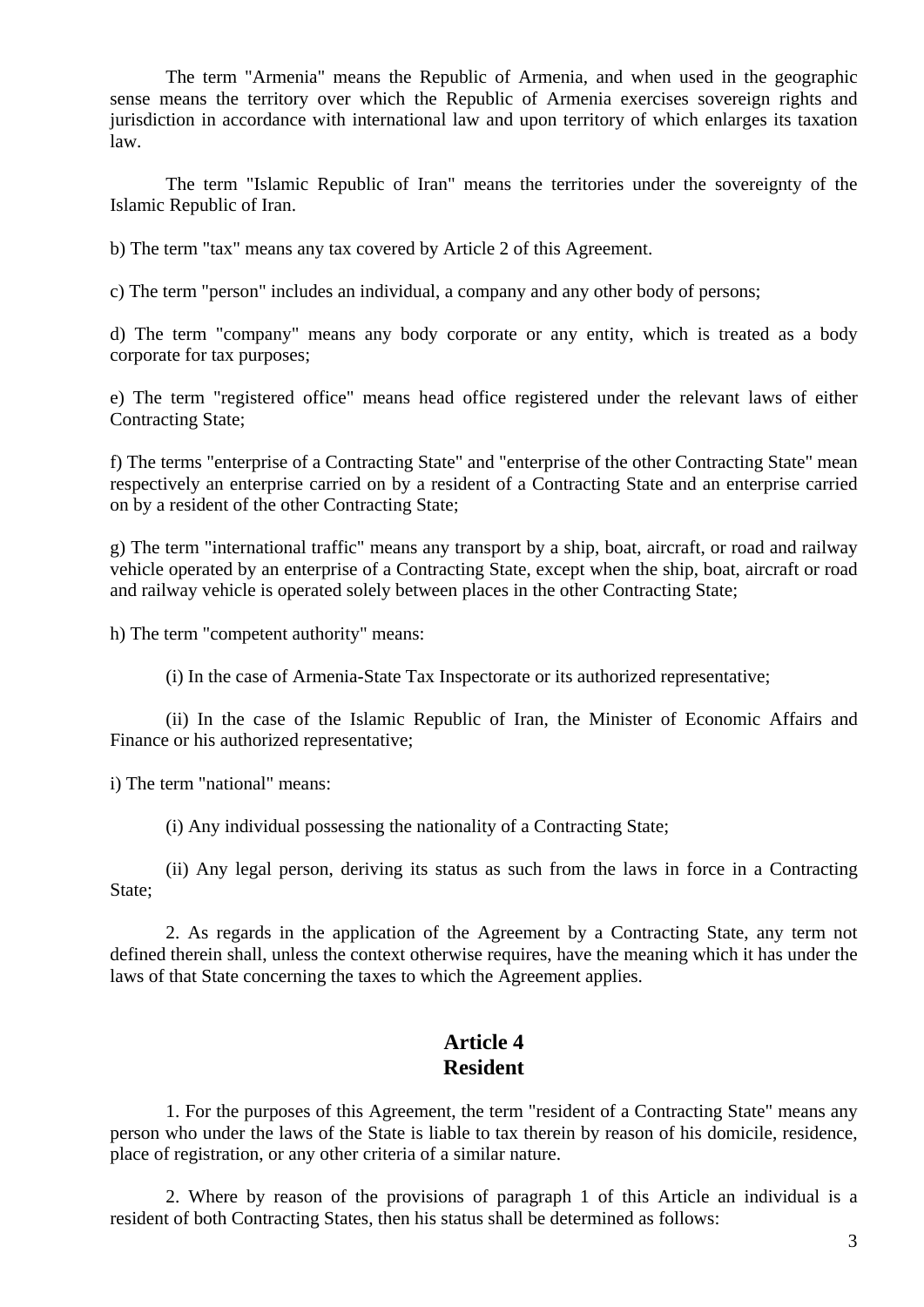a) He shall be deemed to be a resident of the State in which he has a permanent home available to him. If he has a permanent home available to him in both States, he shall be deemed to be a resident of the State with which his personal and economic relations are closer (center of vital interests);

b) If the State in which he has his center of vital interests cannot be determined, or if he has not a permanent home available to him in either State, he shall be deemed to be a resident of the Contracting State in which he has a habitual abode;

c) If he has an habitual abode in both Contracting States or in neither of them, he shall be deemed to be a resident of the State of which he is a national;

d) If he is a national of both States or of neither of them, the competent authorities of the Contracting States shall settle the question by mutual agreement.

3. Where, by reason of the provisions of paragraph 1, a person other than an individual is a resident of both Contracting States, then it shall be deemed to be a resident of the State in which its registered office is situated.

### **Article 5 Permanent establsihment**

1. For the purposes of this Agreement, the term "permanent establishment" means a fixed place of business through which an enterprise of a Contracting State wholly or partly carries on the business in the other Contracting State.

2. The term "permanent establishment" includes especially:

(a) A place of management,

(b) A branch;

(c) An office;

(d) A factory;

(e) A workshop;

(f) A mine, an oil or gas well, a quarry or any other place of exploration, exploitation or extraction of natural resources;

3. A building site; a construction, assembly or installation project or supervisory activities in connection therewith constitutes a permanent establishment but only where such site, project or activities continue for a period of more than twelve months.

4. Notwithstanding the preceding provisions of this Article, the following activities of an enterprise of a Contracting State in the other Contracting State shall be deemed not to treated as carrying on through the permanent establishment:

a) The use of facilities solely for the purpose of storage or display of goods or merchandise belonging to the enterprise;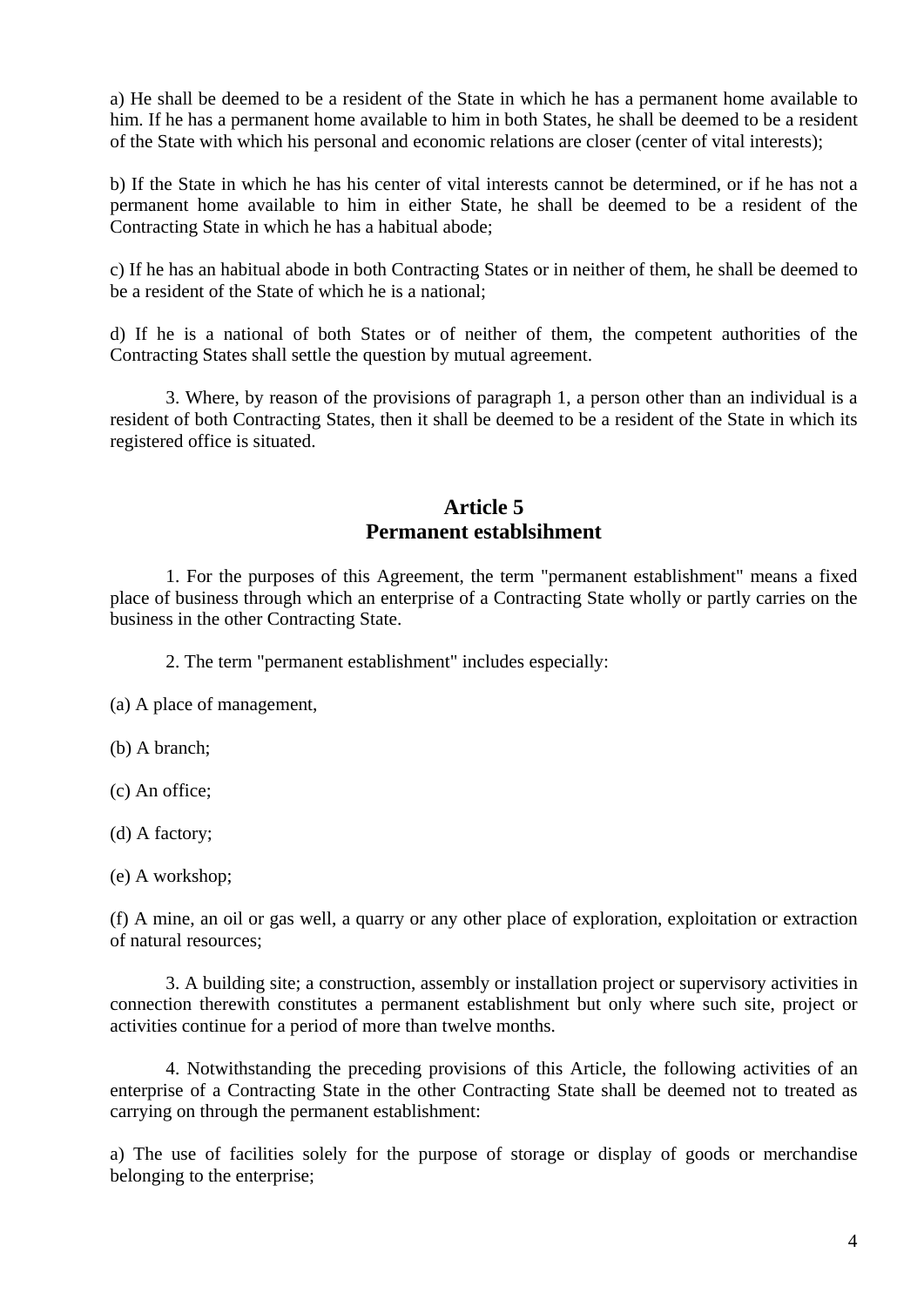b) The maintenance of a stock of goods or merchandise belonging to the enterprise solely for the purpose of storage or display;

c) The maintenance of a stock of goods or merchandise belonging to the enterprise solely for the purpose of processing by another enterprise;

d) The maintenance of a fixed place of business solely for the purpose of purchasing goods or merchandise, or of collecting information, for the enterprise;

e) The maintenance of a fixed place of business solely for the purpose of carrying on, for the purpose of advertising, for the supply of information, for scientific research, any other activity of a preparatory or auxiliary character.

f) The maintenance of a fixed place of business solely for any combination of activities mentioned in sub-paragraphs a) to e) provided that the overall activity of the fixed place of business resulting from this combination is of a preparatory or auxiliary character.

5. Notwithstanding the provisions of paragraphs 1 and 2 where a person-other than an agent of independent status to whom paragraph 6 applies – is acting in a Contracting State on behalf of an enterprise and has and habitually exercises in a Contracting State an authority to conclude contracts in the name of the enterprise, that enterprise shall be deemed to have a permanent establishment in that State in respect of any activities which that person undertakes for the enterprise unless the activities of such person are limited to those mentioned in paragraph 4 which, if exercised through a fixed place of business would not make this fixed place of business a permanent establishment under the provisions of that paragraph.

6. An enterprise of a Contracting State shall not be deemed to have a permanent establishment in the other Contracting State merely because it carries on business in that other State through a broker, general commission agent or any other agent of an independent status, where such persons are acting in the ordinary course of their business.

However, when the activities of such an agent are devoted wholly or almost wholly on behalf of that enterprise, he shall not be considered an agent of an independent status if the transactions between the agent and the enterprise were not made under arm's length conditions.

7. The fact that a company which is a resident of a Contracting State controls or is controlled by a company which is a resident of the other Contracting State, of which carries on business in that other State (whether through a permanent establishment or otherwise), shall not of itself constitute either company a permanent establishment of the other.

# **Article 6 Income from immovable property**

1. Income derived by a resident of a Contracting State from immovable property (Including income from agriculture or forestry) situated in the other Contracting State may be taxed in that other State.

2. The term "immovable property" shall have the meaning, which it has under the laws of the Contracting State in which the property in question is situated. The term shall in any case include property accessory to immovable property, livestock and equipment used in agriculture and forestry, rights to which the provisions of general law respecting landed property apply, usufruct of immovable property and rights to variable or fixed payments as consideration for the working of, or the right to work, mineral deposits, oil or gas wells, quarries and other places of extracting of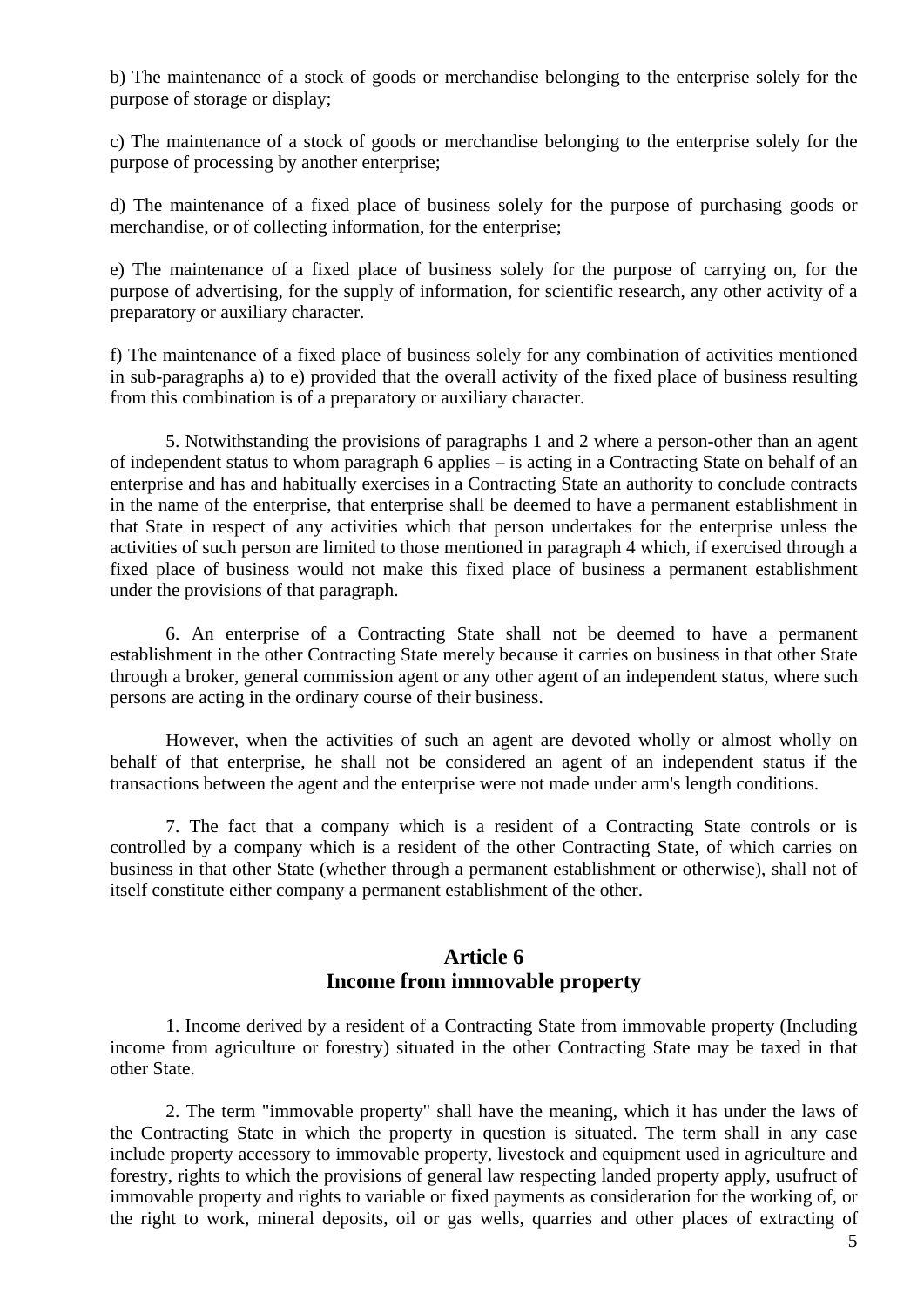natural resources including timber or other forest produce. Ships, boats, aircraft, or road and railway vehicles shall not be regarded as immovable property.

3. The provisions of paragraph 1 of this Article shall apply to income derived from the direct use, letting, or use in any other form of immovable property.

4. Where the ownership of shares or other corporate rights in a company entitles the owner of such shares or corporate rights to the enjoyment of immovable property held by the company, the income from direct use, letting, or use in any other form of such right to enjoyment may be taxed in the Contracting State in which the immovable property is situated.

5. The provisions of paragraphs 1 and 3 of this Article shall also apply to the income from immovable property of an enterprise and to the income from immovable property used for the performance of independent personal services.

# **Article 7 Business profits**

1. The profits from business activity derived by an enterprise of a Contracting State shall be taxable only in that State unless the enterprise carries on business in the other Contracting State through a permanent establishment situated therein.

If the enterprise of a Contracting State carries on business in the other Contracting State through a permanent establishment situated therein, the profits of the enterprise may be taxed in the other State but only so much of them as is attributable to:

a) that permanent establishment;

b) sales in that other State of goods or merchandise of the same or similar kind as those sold through that permanent establishment;

c) other business activities carried on in that other State of the same or similar kind as those effected through that permanent establishment;

2. Subject to the provisions of paragraph 3, of this Article where an enterprise of a Contracting State carries on business in the other Contracting State through a permanent establishment situated therein, there shall in each Contracting State be attributed to that permanent establishment the profits which it might be expected to make if it were a distinct and separate enterprise engaged in the same or similar activities, under the same or similar conditions and dealing wholly independently with the enterprise of which it is a permanent establishment.

3. In determining the profits of a permanent establishment, there shall be allowed as deductions expenses including executive and general administrative expenses, which would be deductible if the permanent establishment were an independent enterprise insofar as they are incurred for the purposes of the permanent establishment, whether incurred in the State in which the permanent establishment is situated or elsewhere.

4. Insofar as it has been customary in a Contracting State to determine the profits to be attributed to a permanent establishment on the basis of an apportionment of the total profits of the enterprise to its various parts, nothing in paragraph 2 shall preclude that Contracting State from determining the profits to be taxed by such an apportionment as may be customary. The method of apportionment adopted shall, however, be such that the result shall be in accordance with the principles embodied in this Article.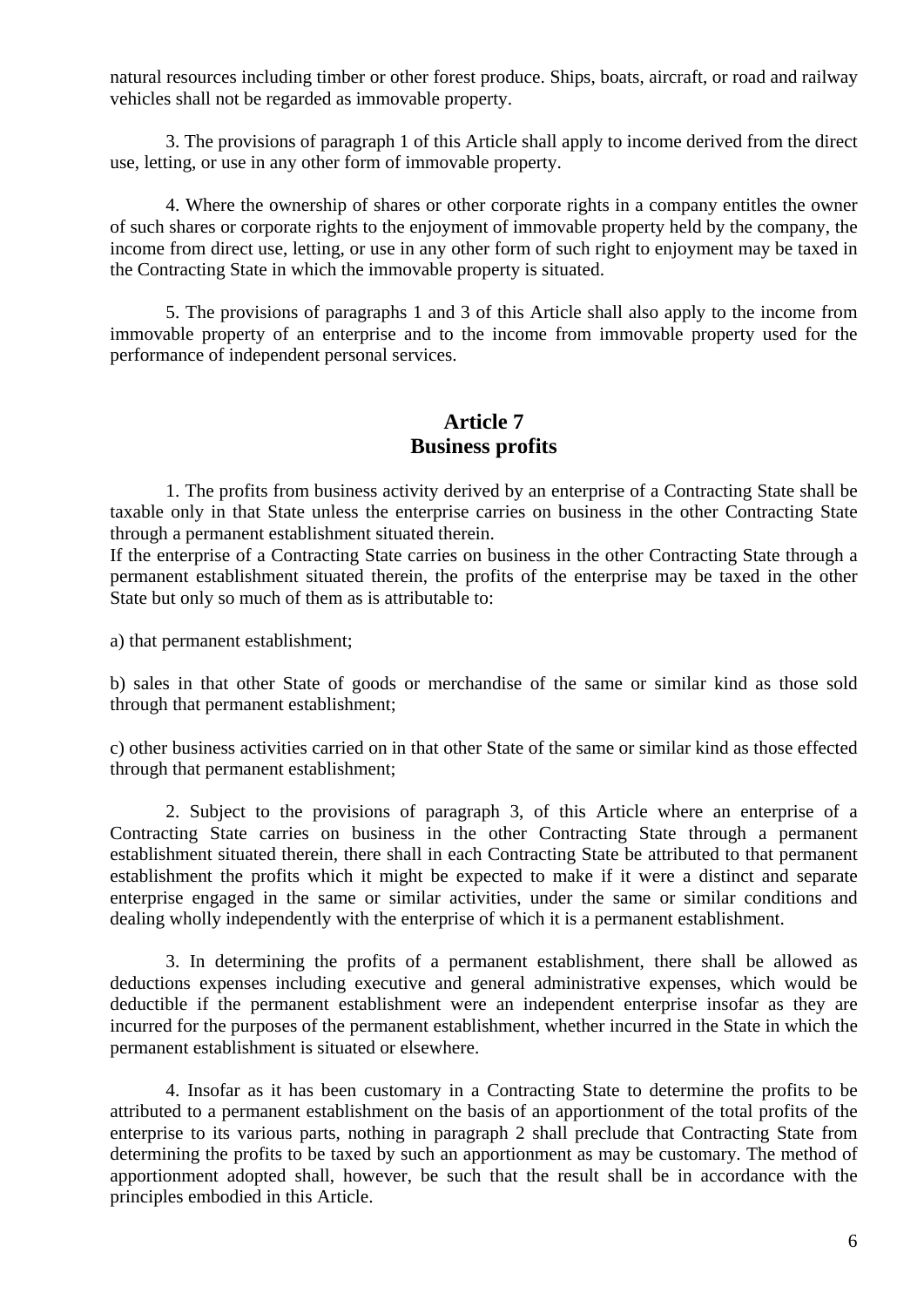5. No profits shall be attributed to a permanent establishment by reason of the mere purchase by that permanent establishment of goods or merchandise for the enterprise.

6. The profits to be attributed to the permanent establishment shall be determined by the same method year by year unless there is good and sufficient reason to the contrary.

7. Where profits include items of income, which are dealt with separately in other Articles of this Agreement, then the provisions of those Articles shall not be affected by the provisions of this Article.

# **Article 8 International traffic**

Profits derived by an enterprise of a Contracting State from the operation of ships, boats, aircraft, or road and railway vehicles, in international traffic shall be taxable only in that State.

#### **Article 9 Associated enterprises**

1. Where

(a) an enterprise of a Contracting State participates directly or indirectly in the management, control or capital of an enterprise of the other Contracting State. or

(b) The same persons participate directly or indirectly in the management, control or capital of an enterprise of a Contracting State and an enterprise of the other Contracting State, and in either case conditions are made or imposed between the two enterprises in their commercial or financial relations which differ from those which would be made between independent enterprises, then any profits which would, but for those conditions, have accrued to one of the enterprises, but, by reason of those conditions, have not so accrued, may be included in the profits of that enterprise and taxed accordingly.

2. Where a Contracting State includes in the profits of an enterprise of that State – and taxes accordingly -profits on which an enterprise of the other Contracting State has been charged to tax in that other State and the profits so included are by the first-mentioned State claimed to be profits which would have accrued to the enterprise of the first-mentioned State if the conditions made between the two enterprises had been those which would have been made between independent enterprises, then that other State shall make an appropriate adjustment to the amount of the tax charged therein on those profits. In determining such adjustment, due regard shall be had to the other provisions of this Agreement and the competent authorities of the Contracting States shall, if necessary consult each other.

#### **Article 10 Dividends**

1. Dividends paid by a company, which is a resident of a Contracting State to a resident of the other Contracting State, may be taxed in that other State.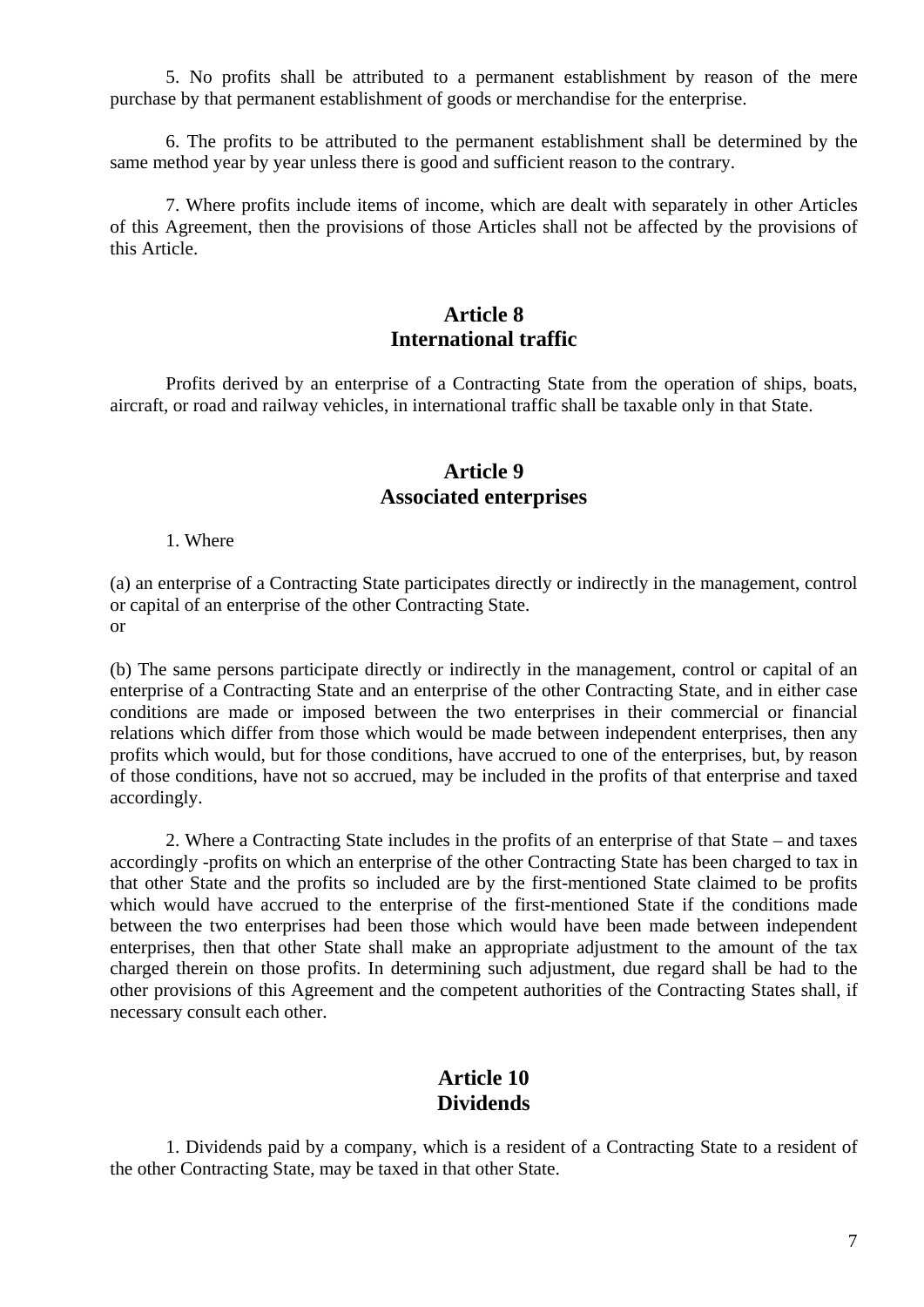2. However, such dividends may also be taxed in the Contracting State of which the company paying the dividends is a resident and according to the laws of that State, but if the recipient is the beneficial owner of the dividends the tax so charges shall not exceed:

a) 10 per cent of the gross amount of the dividends. If the recipient is a company (excluding partnership) which holds directly at least 25 per cent of the capital of the company paying the dividends;

b) 15 Per cent of the gross amount of the dividends in all other cases.

3. The term "dividends" as used in this Article means income from shares "Jouissance" shares or "Jouissance" rights, founders' shares or other rights, not being debt-claims, participating in profits, as well as income from other corporate rights which is subjected to the same taxation treatment as income from shares by the laws of the State of which the company making the distribution is a resident.

4. The provisions of paragraphs 1 and 2 shall not apply if the beneficial owner of the dividends, being a resident of a Contracting State, carries on business in the other Contracting State of which the company paying the dividends is a resident, through a permanent establishment situated therein, or performs in that other State independent personal services from a fixed base situated therein, and the holding in respect of which the dividends are paid is effectively connected with such permanent establishment or fixed base. In such case, the provisions of Article 7 or Article 14, as the case may be, shall apply.

5. Where a company which is a resident of a Contracting State derives profits or income from the other Contracting State, that other State may not impose any tax on the dividends paid by the company, except insofar as such dividends are paid to a resident of that other State or insofar as the holding in respect of which the dividends are paid is effectively connected with a permanent establishment situated in that other State nor subject the company's undistributed profits to a tax on the company's undistributed profits even if the dividends paid or the undistributed profits consist wholly or partly of profits or income arising in such other State.

### **Article 11 Interest**

1. Interest arising in a Contracting State and paid to a resident of the other Contracting State may be taxed in that other State.

2. However, such interest may also be taxed in the Contracting State in which it arises, and according to the laws of that State, but if the recipient is the beneficial owner of the interest the tax so charged shall not exceed 10 per cent of the gross amount of the interest.

3. Notwithstanding the provisions of paragraph 2, interest arising in a Contracting State and derived by the Government, ministries, other Governmental institutions, municipalities. Central Bank and other banks wholly owned by the Government of the other Contracting State shall be exempt from tax in the first-mentioned State.

4. The term "interest" as used in this Article means income from debt-claims of every kind, whether or not secured by mortgage, and whether or not carrying a right to participate in the debtor's profits, and in particular, income from government securities and income from bonds or debentures, including premiums and prizes attaching to such securities, bonds or debentures, penalty charges for late payment shall not be regarded as interest for the purpose of this Article.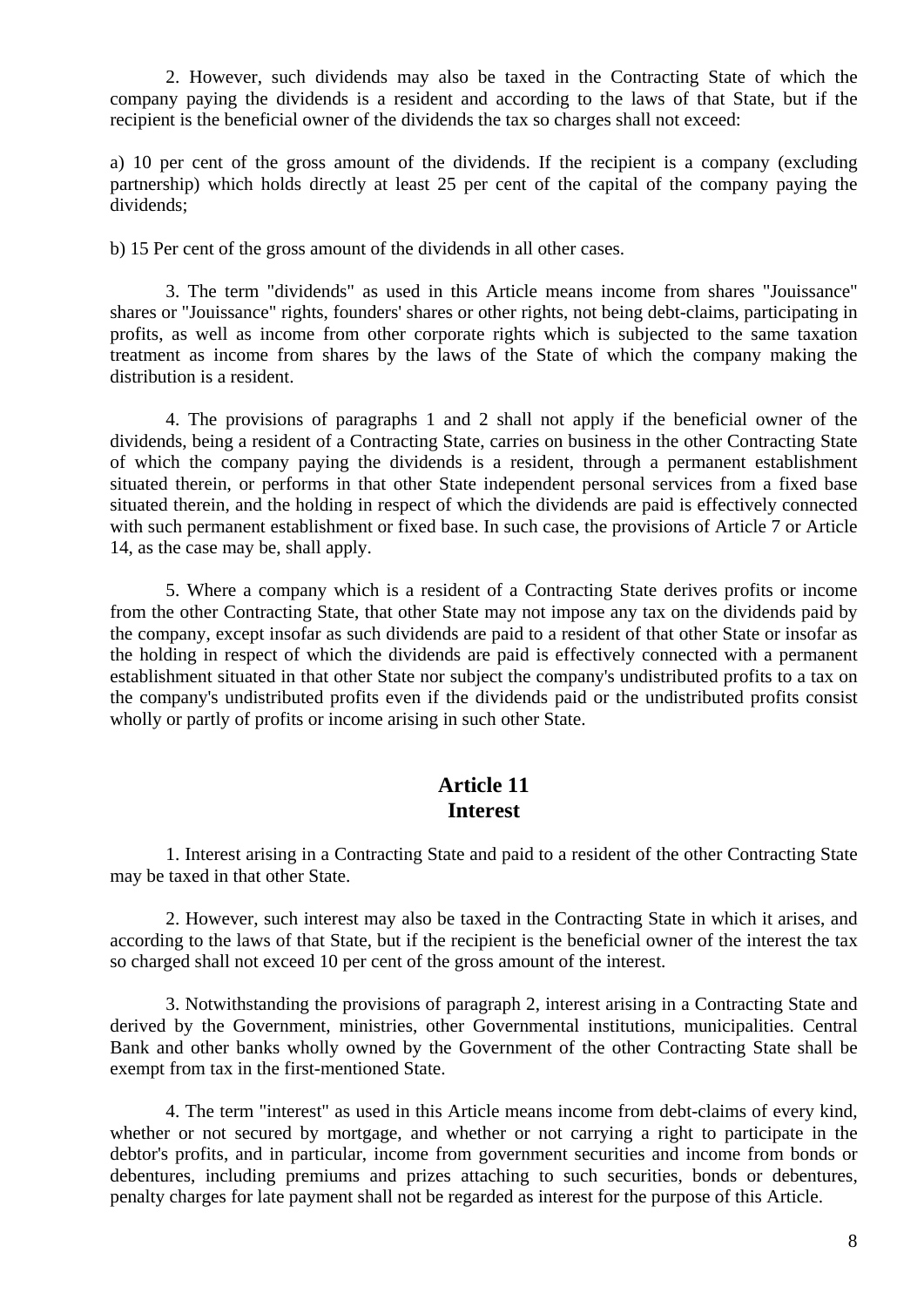5. The provisions of paragraphs 1 and 2 shall not apply if the beneficial owner of the interest, being a resident of a Contracting State, carries on business in the other Contracting State in which the interest arises, through a permanent establishment situated therein, and the debt-claim in respect of which the interest is paid is effectively connected with such permanent establishment. In such case, the provisions of Article 7 shall apply.

6. Interest shall be deemed to arise in a Contracting State when the payer is that State itself a local authority, or a resident of that State. Where, however, the person paying the interest, whether he is a resident of a Contracting State or not, has in a Contracting State a permanent establishment in connection with which the indebtedness on which the interest is paid was incurred, and such interest is borne by such permanent establishment then such interest shall be deemed to arise in the Contracting State in which the permanent establishment is situated.

7. Where by reason of a special relationship between the payer and the beneficial owner or between both of them and some other person, the amount of the interest, having regard to the debt claim for which it is paid, exceeds the amount which would have been agreed upon by the payer and the beneficial owner in the absence of such relationship, the provisions of this Article shall apply only to the last-mentioned amount. In such case, the excess part of the payments shall remain taxable according to the laws of each Contracting State, due regard being had to the other provisions of this Agreement.

# **Article 12 Royalties**

1. Royalties arising in a Contracting State and paid to a resident of the other Contracting State may be taxed in that other State.

2. However, such royalties may also be taxed in the Contracting State in which they arise, and according to the laws of that State, but if the recipient is the beneficial owner of the royalties the tax so charged shall not exceed 5 per cent of the gross amount of the royalties.

3. The term "royalties" as used in this Article means payments, of any kind received as a consideration for the use of or the right to use, any copyright of literary, artistic or scientific work including cinematograph films and recordings for radio and television, any patent, trade mark design or model, plan, secret formula or process, or for information concerning industrial commercial or scientific experience or for the use of, or the right to use, industrial, commercial or scientific equipment.

4. The provisions of paragraphs 1 and 2 shall not apply if the beneficial owner of the royalties, being a resident of a Contracting State, carries on business in the other contracting State in which the royalties arise through a permanent establishment situated therein, and the right or property in respect of which the royalties are paid is effectively connected with such permanent establishment. In such a case, the provisions of Article 7 shall apply.

5. Royalties shall be deemed to arise in a Contracting State when the payer is that State itself, a local authority or a resident of that State. Where, however, the person paying the royalties, whether he is a resident of a Contracting State or not, has in a Contracting State a permanent establishment in connection with which the right or property giving rise to the royalties is effectively connected, and such royalties are borne by such permanent establishment, then such royalties shall be deemed to arise in the Contracting State in which the permanent establishment is situated.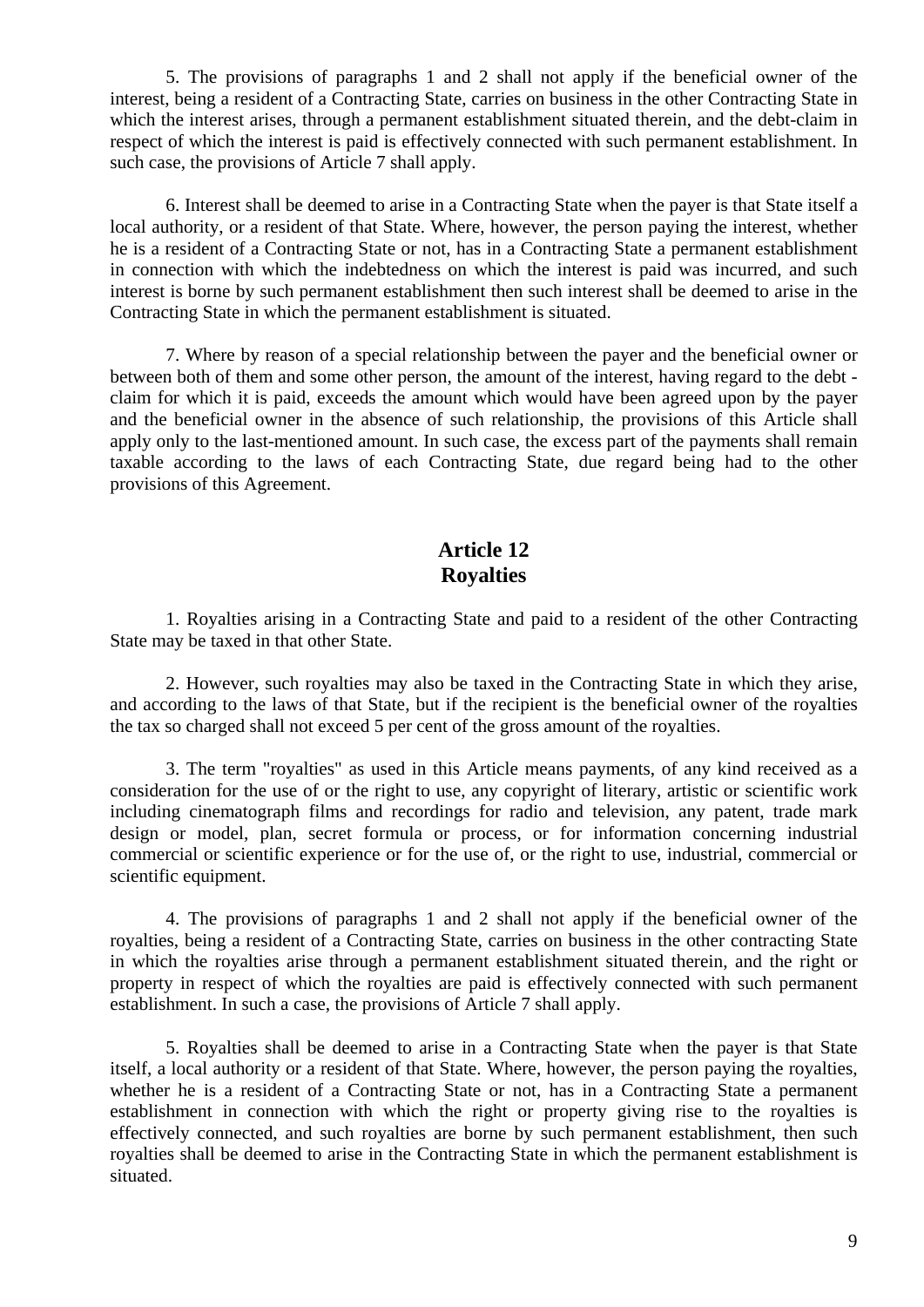6. Where, by reason of a special relationship between the payer and the beneficial owner or between both of them and some other person, the amount of the royalties paid, having regard to the use, right or information for which they are paid, exceeds the amount which would have been agreed upon by the payer and the beneficial owner in the absence of such relationship, the provisions of this Article shall apply only to the last-mentioned amount. In such case, the excess part of the payments shall remain taxable according to the laws of each Contracting State, due regard being had to the other provisions of this Agreement.

#### **Article 13 Capital gains**

1. Gains derived by a resident of a Contracting State from the alienation of immovable property referred to in Article 6 and situated in the other Contracting State may be taxed in that other State.

2. Gains from the alienation of movable property forming part of the business property of a permanent establishment which an enterprise of a Contracting State has in the other Contracting State or of movable property available to a resident of a Contracting State in the other Contracting State for the purpose of performing independent personal services, including such gains from the alienation of such a permanent establishment (alone or with the whole enterprise) may be taxed in that other State.

3. Gains derived by an enterprise of a Contracting State from the alienation of ships, boats, aircraft or road and railway vehicles operated in international traffic or movable property pertaining to the operation of such ships, boats, aircraft or road and railway vehicles, shall be taxable only in that Contracting State in which the registered office of the enterprise is situated.

4. Gains derived by a resident of a Contracting State from the alienation of shares or other corporate rights in a company the assets of which directly or indirectly consist mainly of immovable property situated in the other Contracting State may be taxed in that other State.

5. Gains from the alienation of any property other than that referred to in paragraphs 1, 2, 3 and 4 shall be taxable only in the Contracting State of which the alienator is a resident.

### **Article 14 Independent personal services**

1. Income derived by a resident of a Contracting State in respect of professional services or other similar activities of an independent character shall be taxable only in that State unless he has a fixed base regularly available to him in the other Contracting State for the purpose of performing his activities. If he has such a fixed base, the income may be taxed in the other State but only so much of it as is attributable to that fixed base.

2. The term "professional services" includes especially independent scientific, literary, artistic, educational or teaching activities as well as the independent activities of physicians, engineers, lawyers, dentists, architects, and accountants.

### **Article 15 Dependent personal services**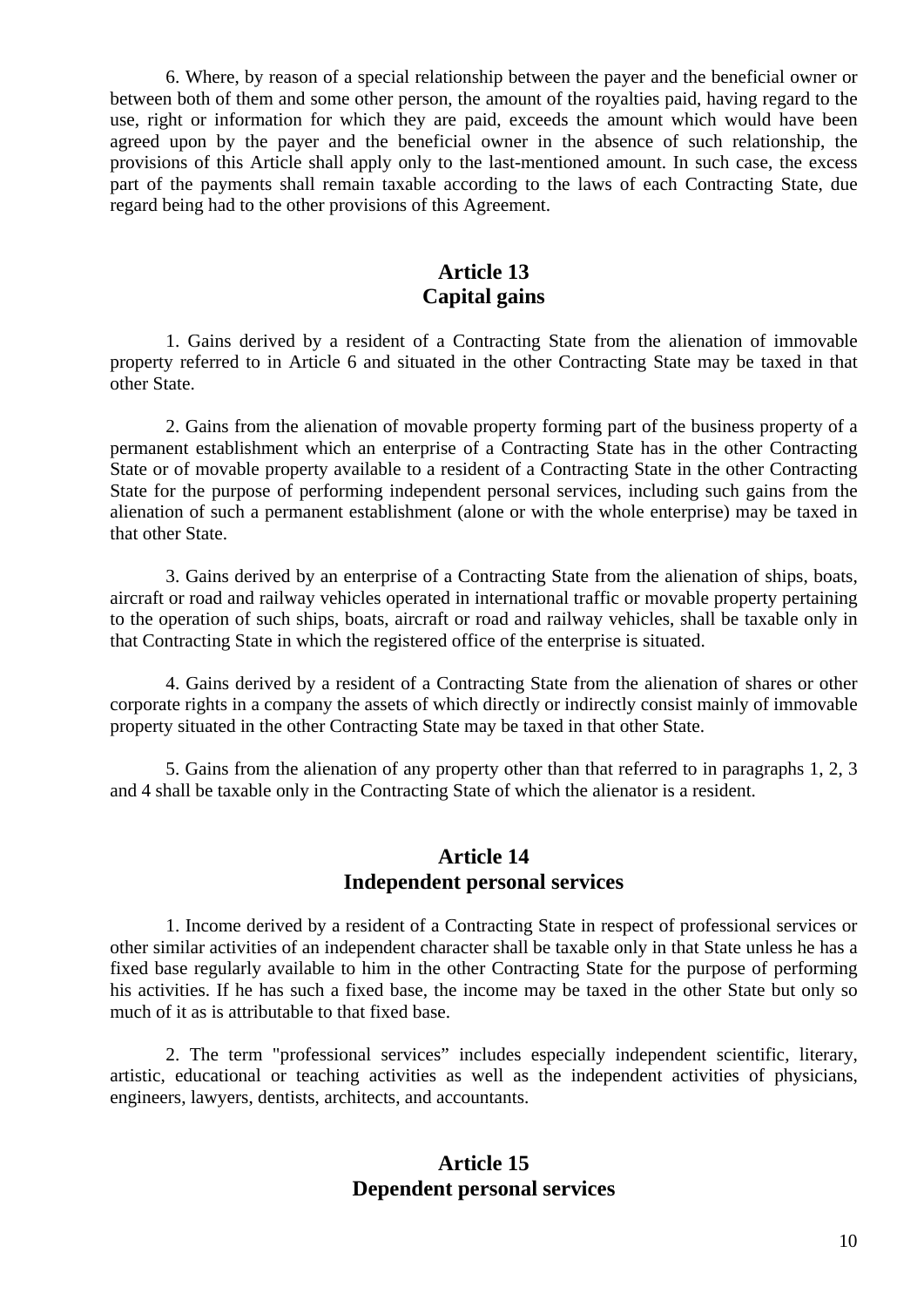1. Subject to the provisions of Article 16, 18, 19, and 20, of this Agreement salaries, wages and other similar remuneration derived by a resident of a Contracting State in respect of an employment shall be taxable only in that State unless the employment is exercised in the other Contracting State. If the employment is so exercised, such remuneration as is derived therefrom may be taxed in that other State.

2. Notwithstanding the provisions of paragraph 1 remuneration derived by a resident of a Contracting State in respect of an employment exercised in the other Contracting State shall be taxable only in the first-mentioned State, if:

(a) the recipient is present in that other State for a period or periods not exceeding in the aggregate 183 days, in any twelve month period commencing or ending in the fiscal year concerned: and

(b) the remuneration is paid by, or on behalf of, an employer who is not a resident of that other State; and

(c) the remuneration is not borne by a permanent establishment or a fixed base, which the employer has in the other State.

3. Notwithstanding the preceding provisions of this Article, remuneration derived in respect of an employment exercised aboard a ship, boat, aircraft or road and railway vehicle operated in international traffic, may be taxed in the Contracting State in which the registered office of the enterprise is situated.

#### **Article 16 Directors' fees**

Directors' fees and other similar payments derived by a resident of a Contracting State in his capacity as a member of the board of directors of a company which is a resident of the other Contracting State may be taxed in that other State.

### **Article 17 Artists and sportsmen**

1. Notwithstanding the provisions of Articles 14 and 15 income derived by a resident of a Contracting State as an entertainer, such as a theater, motion picture, radio or television artist, or a musician, or as a sportsman, from his personal activities as such exercised in the other Contracting State, may be taxed in that other State.

2. Where income in respect of personal activities exercised by an entertainer or a sportsman in his capacity as such accrues not to the entertainer or sportsman himself but to another person, that income may, notwithstanding the provisions of Articles 7, 14 and 15 be taxed in the Contracting State in which the activities of the entertainer or sportsman are exercised.

3. Notwithstanding the provisions of paragraphs 1 and 2, the income derived by an entertainer or a sportsman from the activities performed in the other Contracting State within the cultural agreement concluded between the Governments of the Contracting States, shall be exempt from tax in that other State.

#### **Article 18**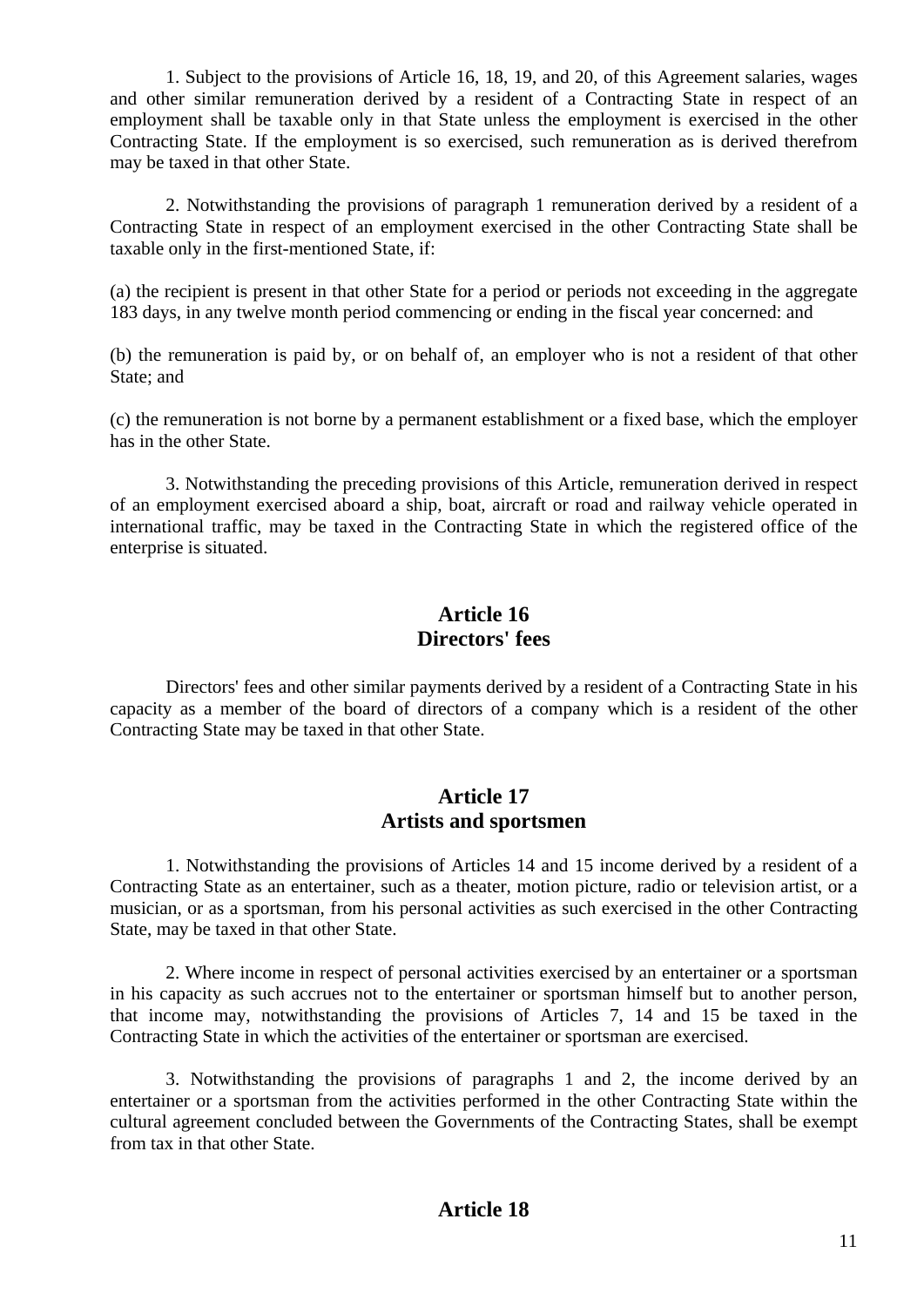#### **Pensions**

1. Subject to the provisions of paragraph 1 of Article 19, pensions paid to a resident of a Contracting State in consideration of past employment shall be taxable only in that State.

2. Pensions paid, and other periodical or occasional payments made by a Contracting State, in respect of insuring personal accidents, may be taxed only in that State.

#### **Article 19 Government services**

1. Salaries, wages and other similar remuneration, other than a pension, paid by, or out of funds erected by a Contracting State or a local authority thereof to an individual in respect of senders rendered to that State or local authority shall be taxable only in that State.

However, such remuneration shall be taxable only in the other Contracting State if the services are rendered in that State and the individual is a resident of that State who:

i) is a national of that State; or

ii) did not become a resident of that State solely for the purpose of rendering the services.

2. The provisions of Articles 15, 16 and 18 shall apply to remuneration and pensions in respect of services rendered in connection with a business carried on by a Contracting State or a local authority thereof.

#### **Article 20 Teachers and students**

1. Payments which a student or business apprentice who is a national of a Contracting State and who is present in the other Contracting State solely for the purpose of his education or training receives for the purpose of his maintenance, education or training shall not be taxed in that other State, provided that such payments arise from sources outside that other State.

2. Likewise, remuneration received by a teacher or by an instructor who is a national of a Contracting State and who is present in the other Contracting State and the primary purpose of teaching or engaging in scientific research for a period or periods not exceeding two years shall be exempt from tax in that other State on his remuneration from personal services for teaching or research, provided that such payments arise from sources outside that other State.

This paragraph shall not apply to income from research if such research is undertaken primarily for the private benefit of a specific person or persons.

#### **Article 21 Other incomes**

1. Items of income of a resident of a Contracting State, which are not expressly mentioned in the foregoing Articles of this Agreement shall be taxable only in that State, except that if such items of income are derived from sources in the other Contracting State. If such items of income are derived from sources in the other Contracting State, it may also be taxed in that other State.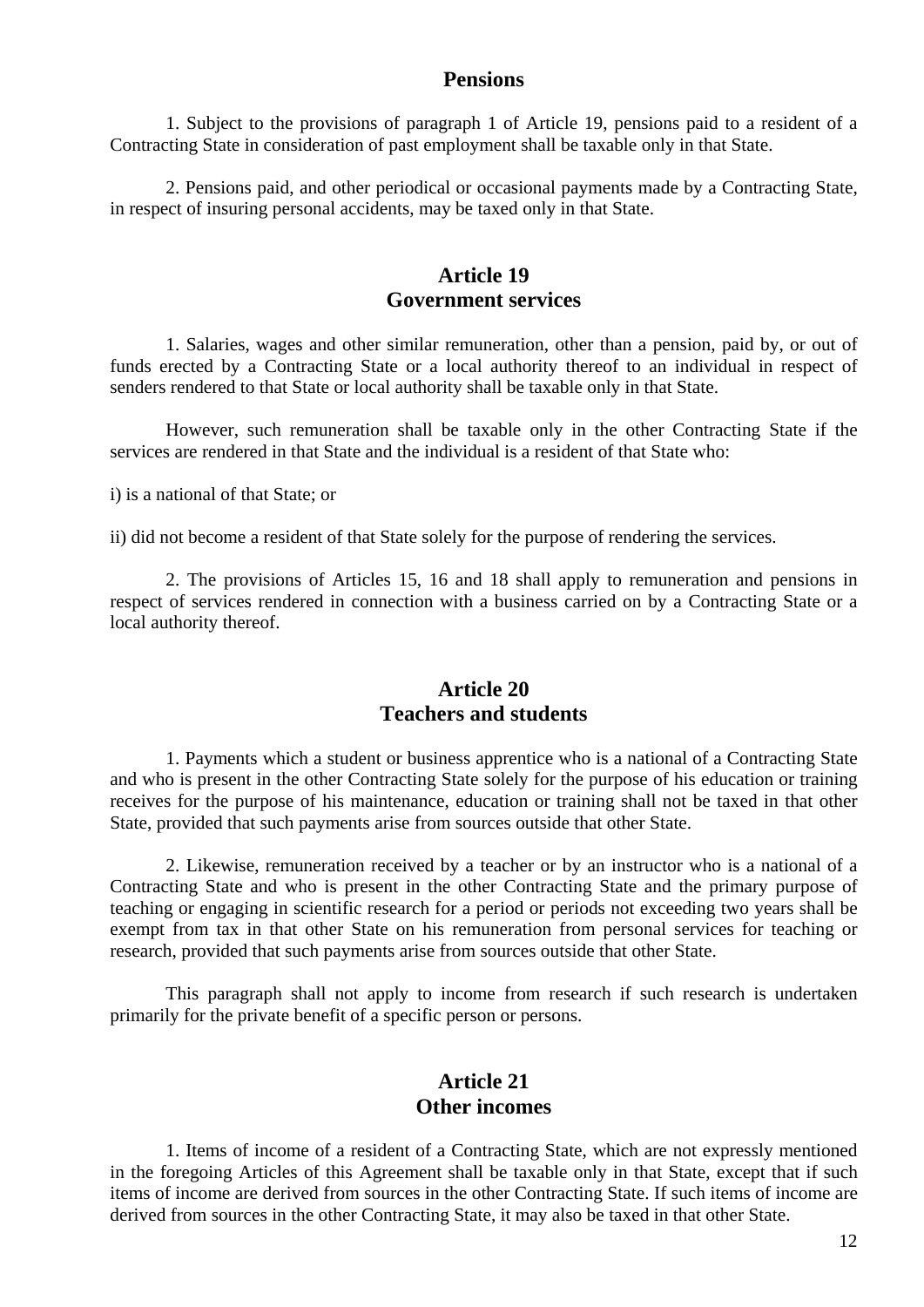2. The provisions of paragraph 1 shall not apply to income, other than income from immovable property as defined in paragraph 2 of Article 6, if the recipient of such income, being a resident of a Contracting State, carries on business in the other Contracting State through a permanent establishment situated therein, and the right or property in respect of which the income is paid is effectively connected with such permanent establishment. In such case the items of income are taxable in that other Contracting State according to its own law.

### **Article 22 Capital**

1. Capital represented by immovable property referred to in Article 6, owned by a resident of a Contracting State and situated in the other Contracting State, may be taxed in that other State.

2. Capital represented by movable property forming part of the business property of a permanent establishment which an enterprise of a Contracting State has in the other Contracting State or by movable property pertaining to a fixed base available to a resident of a Contracting State in the other Contracting State for the purpose of performing independent personal services, may be taxed in that other State.

3. Capital represented by ships, boats, aircraft, road and railway vehicles, operated in international traffic and by movable property pertaining to the operation of such ships, boats, aircraft or road and railway vehicles, shall be taxable only in the Contracting State, in which the registered office of the enterprise is situated.

4. Capital represented by shares or other corporate rights in a company the assets of which consist mainly of immovable property situated in a Contracting State may be taxed in that Contracting State.

5. All other elements of capital of a resident of a Contracting State shall be taxable only in that State.

### **Article 23 Method for the elimination of double taxation**

1. Where a resident of a Contracting State derives income or owns capital, which, in accordance with the provisions of this Agreement, may be taxed in the other Contracting State, the first-mentioned State shall allow:

a) as a deduction from the tax on the income of that resident, an amount equal to the income tax paid in that other State.

b) as a deduction from the tax on the capital of that resident, an amount equal to the capital tax paid in that other State.

Such deduction in either case shall not, however, exceed that part of the income tax or capital tax as computed before the deduction is given, which is attributable, as the case may be, to the income or the capital, which may be, taxed in that other State.

2. Where in accordance with any provision of the Agreement income derived or capital owned by a resident of a Contracting State is exempt from tax in that State, such State may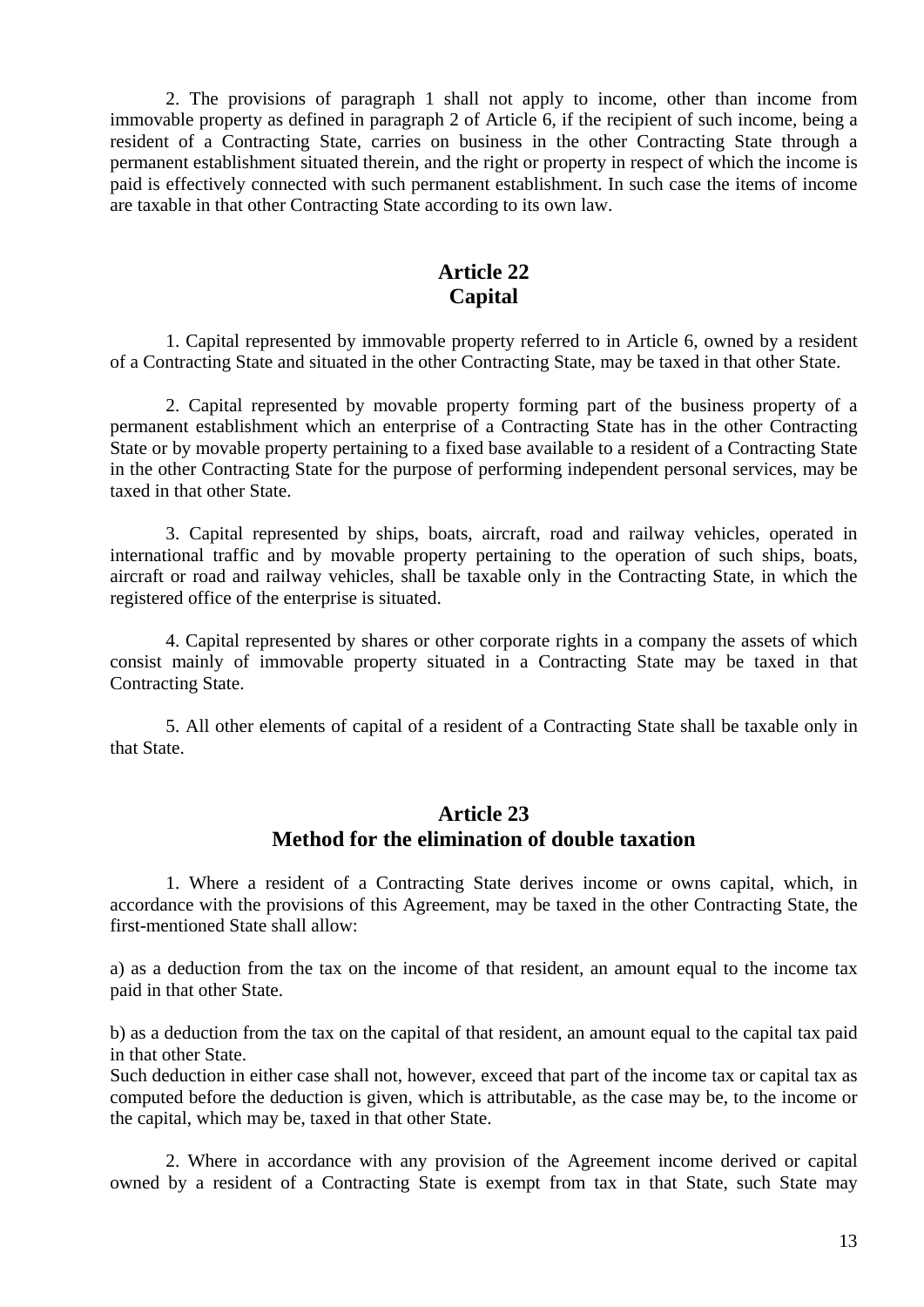nevertheless, in calculating the amount of tax on the remaining income or capital of such resident, take into account the exempted income or capital.

#### **Article 24 Non-discrimination**

1. Nationals of a Contracting State shall not be subjected in the other Contracting State to any taxation or any requirement connected therewith which is other or more burdensome than the taxation and connected requirements to which nationals of that other State in the same circumstances are or may be subjected. This provision shall, notwithstanding the provisions of Article 1, also apply to persons who are not residents of one or both of the Contracting States.

2. The taxation on a permanent establishment, which an enterprise of a Contracting State has in the other Contracting State, shall not be less favorably levied in that other State than the taxation levied on enterprises of that other State carrying on the same activities.

3. Enterprises of a Contracting State, the capital of which is wholly or partly owned or controlled, directly or indirectly, by one or more residents of the other Contracting State, shall not be subjected in the first-mentioned State to any taxation or any requirement connected therewith which is other or more burdensome than the taxation and connected requirements to which other similar enterprises of the first-mentioned State are or may be subjected.

4. These provisions shall not be construed as obliging a Contracting State to grant to residents of the other Contracting State any personal allowances, reliefs and reductions for taxation purposes on account of civil status or family responsibilities which it grants to its own residents.

#### **Article 25 Mutual agreement procedure**

1. Where a resident of a Contracting State considers that the actions of one or both of the Contracting States result or will result for him in taxation not in accordance with this Agreement, he may, irrespective the remedies provided by the national laws of those States, present his case to the competent authority of the Contracting State of which he is a resident or, if his case comes under paragraph 1 of Article 24 to that of the other Contracting State of which he is a national. The case must be presented within two years from the first notification of the action resulting in taxation not in accordance with the provisions of the Agreement.

2. The competent authority shall endeavour, if the objection appears to it to be justified and if it is not itself able to arrive at a satisfactory solution, to resolve the case by mutual agreement with the competent authority of the other Contracting State, with a view to the avoidance of double taxation, which is not in accordance with the Agreement.

3. The competent authorities of the Contracting States shall endeavour to resolve by mutual agreement any difficulties or doubts arising as to the interpretation or application of the Agreement. They may also consult together for the elimination of double taxation in cases not provided for in the Agreement.

4. The competent authorities of the Contracting States may communicate with each other directly for the purpose of reaching an agreement in the sense of the preceding paragraphs. The competent authorities, through consultations, shall develop appropriate bilateral procedures,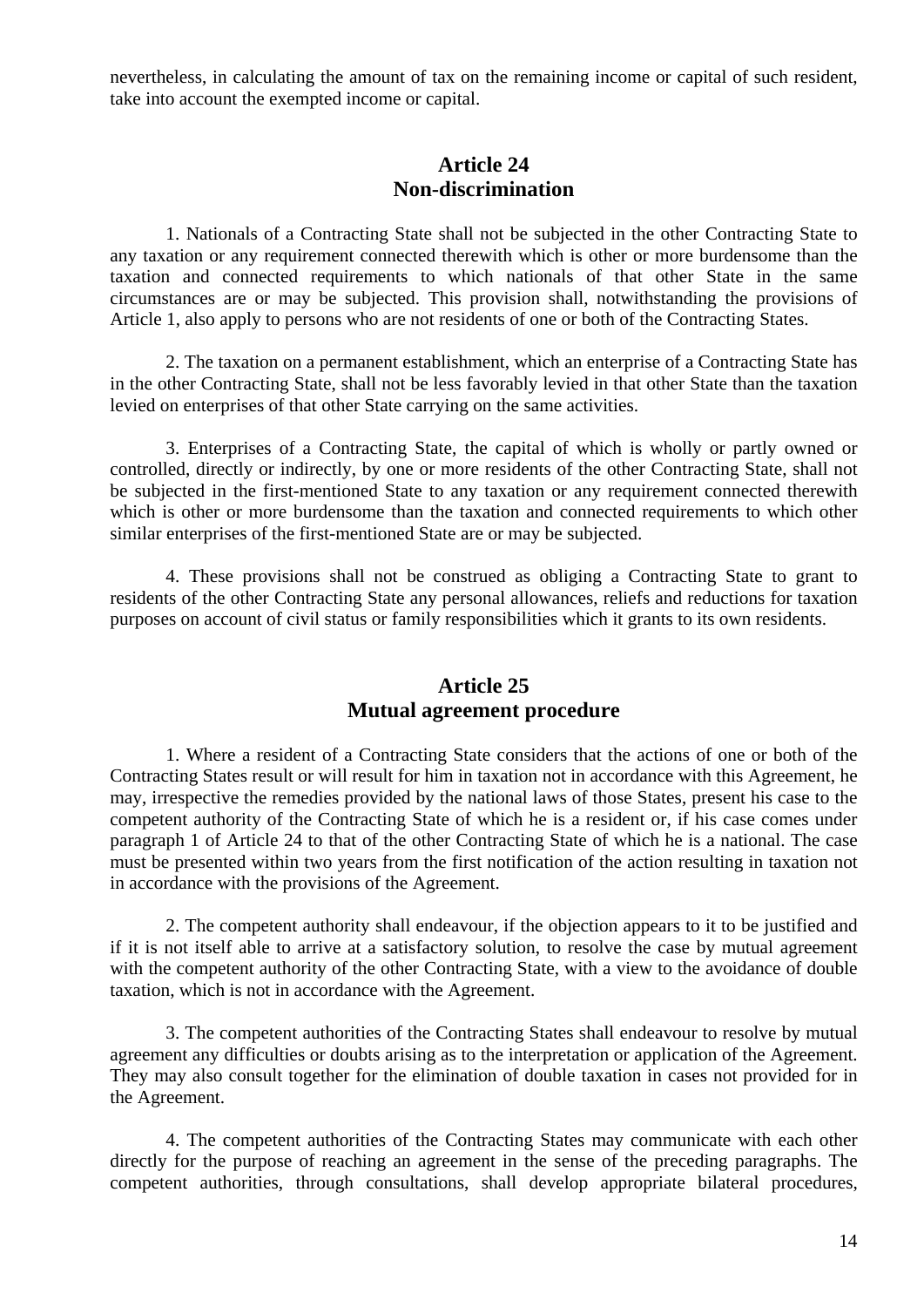conditions, methods and techniques for the implementation of the mutual agreement procedure provided for in this Article.

#### **Article 26 Exchange of information**

1. The competent authorities of the Contracting States shall exchange such information as is necessary for carrying out the provisions of this Agreement or of the domestic laws of the Contracting States concerning taxes covered by the Agreement insofar as the taxation thereunder is not contrary to the Agreement. The exchange of information is not restricted by Article 1.

Any information received by a Contracting State shall be treated as secret in the same manner as information obtained under the domestic laws of that State and shall be disclosed only to persons or authorities including courts and administrative bodies involved in the assessment or collection of, the enforcement or prosecution in respect of or the determination of appeals in relation to, the taxes covered by the Agreement. Such persons or authorities shall use the information only for such purposes. They may disclose the information in public court proceedings or in judicial decisions.

2. In no case shall the provisions of paragraph 1 be construed so as to impose on a Contracting State the obligation:

(a) to carry out administrative measures at variance with the laws and the administrative practice of that or of the other Contracting State;

(b) to supply information which is not obtainable under the laws or in the normal course of the administration of that or of the other Contracting State;

(c) to supply information which would disclose any trade, business, industrial, commercial or professional secret or trade process, or information the disclosure of which would be contrary to order public.

#### **Article 27 Collection assistance**

1. The competent authorities of the Contracting States undertake to lend assistance to each other in the collection of taxes, together with interest, costs, and civil penalties relating to such taxes, referred to in this Article as a "revenue claim".

2. Request for assistance by the competent authority of a Contracting State in the collection of a revenue claim shall include a certification by such authority that, under the laws of that State, the revenue claim has been finally determined. For the purposes of this Article, a revenue claim is finally determined when a Contracting State has the right under its internal law to collect the revenue claim and the taxpayer has no further rights to restrain collection.

3. A revenue claim of a Contracting State that has been accepted for collection by the competent authority of the other Contracting State shall be collected by the other State as though such claim were the other State's own revenue claim as finally determined in accordance with the provisions of its laws relating to the collection of its taxes.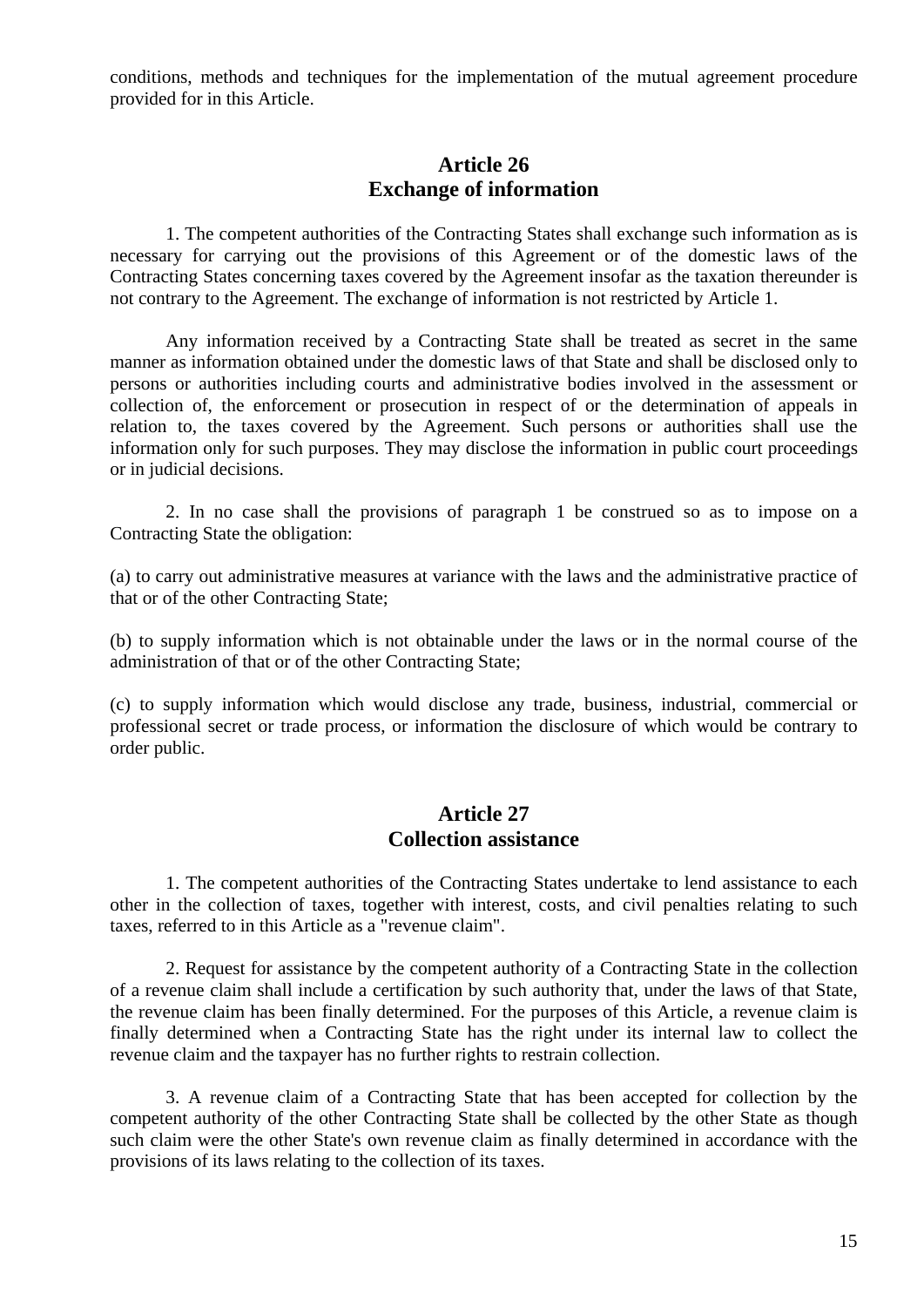4. Amounts collected by the competent authority of a Contracting State pursuant to this Article shall be forwarded to the competent authority of the other Contracting State. However, except, where the competent authority of the Contracting States otherwise agree, the ordinary costs incurred in providing collection assistance shall be borne by the first-mentioned State and any extraordinary costs so incurred shall be borne by the other State.

5. No assistance shall be provided under this Article for a revenue claim of a Contracting State in respect of a taxpayer to the extent that the revenue claim relates to a period during which the taxpayer was a resident of the other Contracting State.

6. Notwithstanding the provisions of Article 2 (Taxes Covered), the provisions of this Article shall apply to all taxes collected by or on behalf of a Contracting State.

7. Nothing in this Article shall be construed as imposing on either Contracting State the obligation to carry out administrative measures of a different nature from those used in the collection of its own taxes or that would be contrary to its order public.

#### **Article 28 Members of diplomatic missions and consular posts**

Nothing in this Agreement shall affect the fiscal privileges of members of diplomatic missions or consular posts under the general rules of international law or under the provisions of special agreements.

# **Article 29 Entry into force**

1. This Agreement shall be ratified in either of Contracting States and the instruments of ratification shall be exchanged as soon as possible.

2. The Agreement shall enter into force upon the exchange of instruments of ratification and its provisions shall have effect:

a) In respect of taxes withholdings at the source, to amounts of income derived on after 1 January in the calendar year next following the year in which the Agreement enters into force;

b) In respect of other taxes on income and on capital, to such taxes chargeable for any taxable year beginning on or after 1 January in the calendar year next following the year in which the Agreement enters into force.

#### **Article 30 Termination**

This Agreement shall remain in force until terminated by a Contracting State. Either Contracting State may 1 terminate the Agreement, through diplomatic channels, by giving notice of termination on at least six months before the end of any calendar year following after the period of five years from the date on which the Agreement enters into force.

In such event, the Agreement shall cease to have effect: